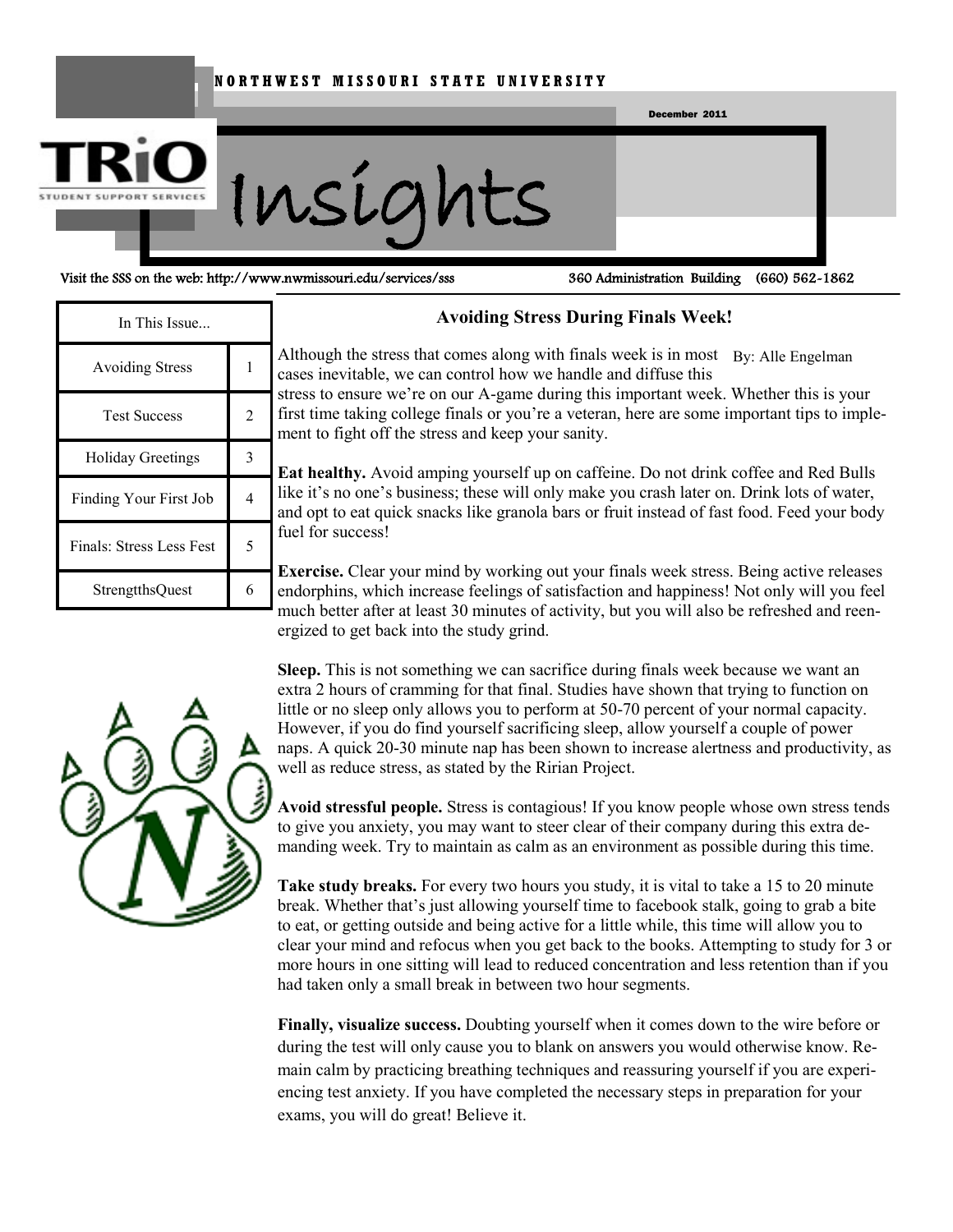### How To Do Your Best on College Exams

#### **Tips and Techniques**

By the time you graduate from high school, you'll probably be a pro at taking tests — from standardized multiple-choice exams, to short-answer tests, to more intense essay questions. This experience will serve you well in college. Many of the test formats that you are used to are ones you'll see again and again.

The difference is that college-level tests cover more material — and deal with more complicated subjects. Use the rest of your time in high school to try out some test-taking techniques, below, that can help you in college.

#### **Multiple Choice**

Read instructions carefully to see if there can be more than one answer.

Cover the choices with your hand and answer the question in your head first; then check to see if your answer is one of the choices.

Eliminate answers you know aren't right.

Read all the choices before choosing your final answer.

Stick with your initial answer; generally, your first instinct is right (unless you've misread the question).

If you can't answer a question right away, come back to it later.

If there is no penalty for wrong answers, make educated guesses.

Use clues from questions you can answer to help you with questions you can't answer.

#### **True or False**

Remember that if any part of the statement is false, the answer is "false."

Recognize that words such as "never," "always" and "every" mean that the statement must be true all of the time. Statements with these kinds of words are often false.

Recognize that words such as "usually," "sometimes" and "generally" mean that the statement can be true or false depending on the situation. Statements with these types of words are often true.

#### **Essay**

Read questions carefully to be sure you know exactly what they are asking. For example, if a question asks you to summarize, don't include every last detail.

Create an outline before you start writing and use it to organize your thoughts. If you don't have time to finish writing, you may get partial credit for the ideas that you have outlined.

If the question asks for facts, don't give your opinion.

Keep your introductions and conclusions brief. An effective method is to repeat part of the question in the topic sentence to show that you are answering exactly what is asked.

Write clearly and concisely. Provide just one main idea per paragraph and include details to support that idea.

Budget your time. If you have one hour to write two essays, don't spend more than 30 minutes on each.

Write neatly (or type accurately), so professors can read your answers.

Proofread your work.

#### **Short Answer**

Prepare for short-answer tests by using flash cards with definitions of key terms and phrases.

If you don't know an answer, make an educated guess. A partially correct answer can gain you more test points than leaving the question blank.

Respond with simple, concise sentences, not long flowery ones. Try to pack each sentence with important information.

#### **Open Book**

With open-book tests, it's all about preparation, especially organizing your resources.

Put tabs on important pages in the books you'll be using so you can find critical information quickly and easily during the test. Know the layout and structure of your textbooks.

Number your class notes and create a coordinating table of contents for easy access on test day.

Create and bring a separate sheet containing formulas and other data you'll need.

\*Article courtesy of www.collegeboard.com\*

### Submitted By: Ally Varner

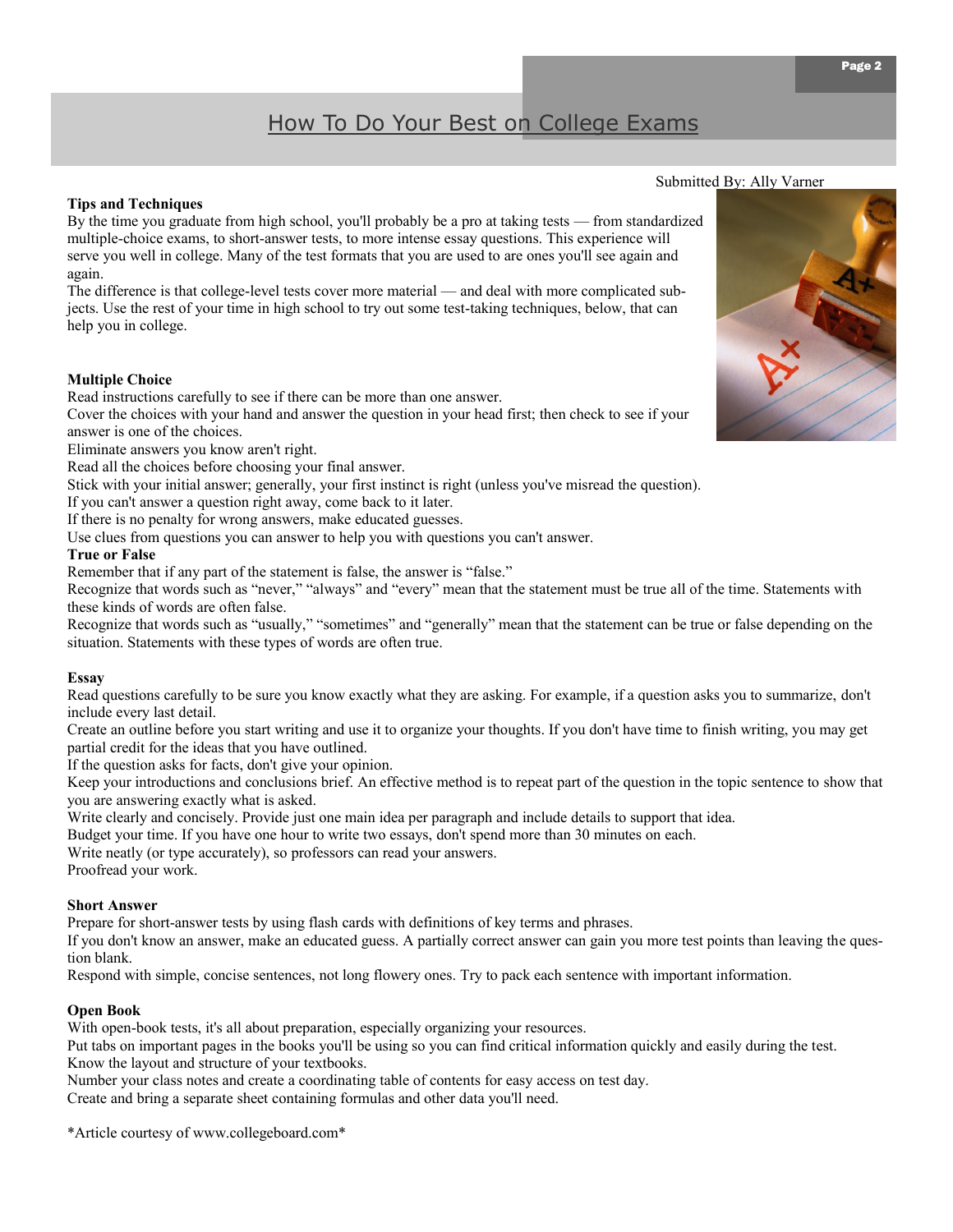### **Holiday Greetings Around the World!**



**United Kingdom: Merry Christmas!**

**Germany: Froehiliche Weihnachten!**

**Japan: Shinnen Omedeto!**

**Sweden: Glad Jul!**

**Netherlands: Zalig Kerstfeest!**

**Columbia: Felize Navidad!**

**India: Christmas ke Shubhashai!**

**Ireland: Nodlaig Nait Cugat!**

**Greece: Kala Christouyenna!**

**Poland: Wesolch Swiat!**

**Italy: Buon Natale!**

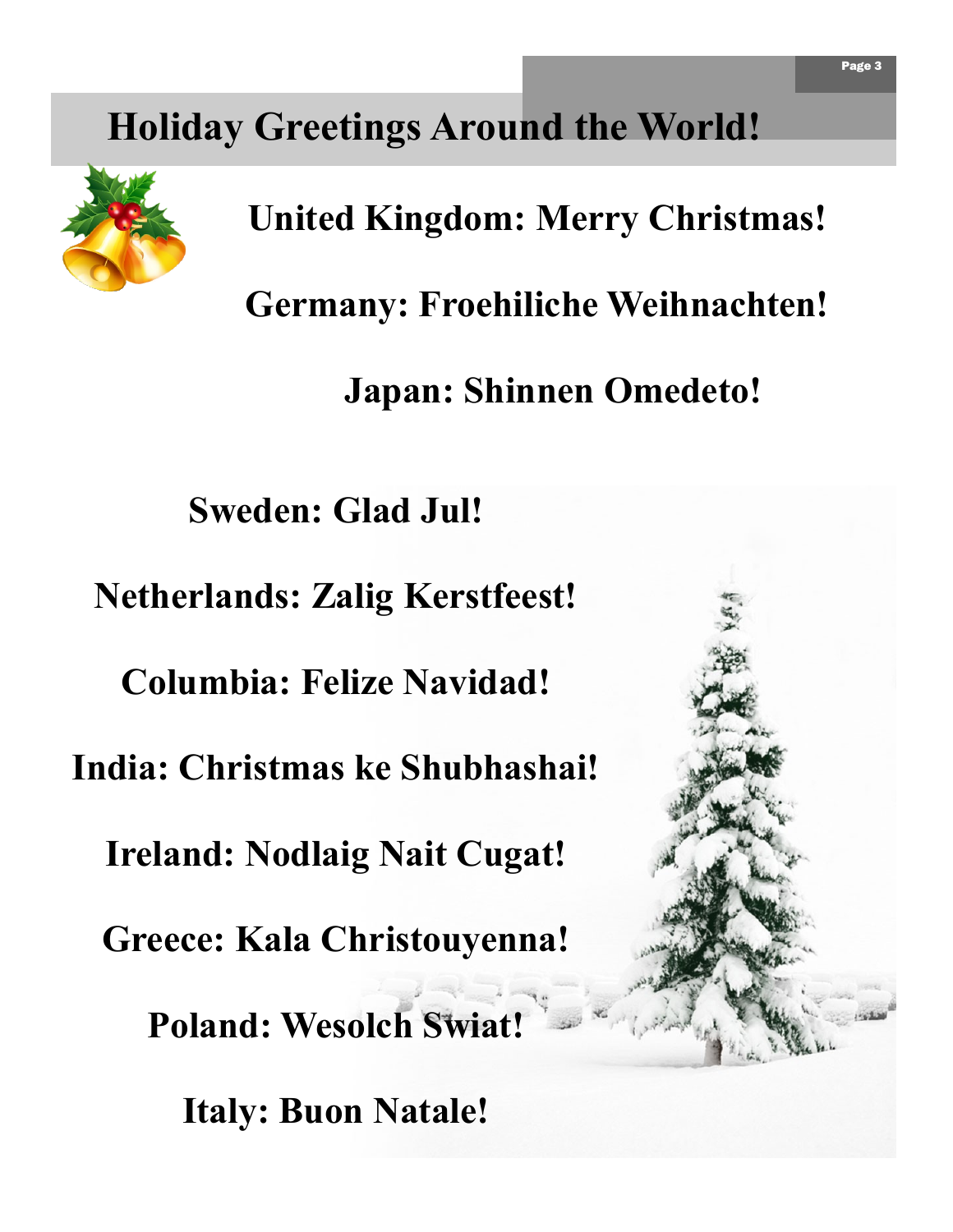## **Finding Your First Job After College**

#### Submitted By: Michael Hoffman

Looking for your first job after college? The techniques and opportunities available to make your student job search after college manageable — and successful— are nearly limitless!

But where do you begin? These simple tips will start you down the path of finding the job you want - and learning how to get it.

#### 1. Keep your resume up to date.

Make sure your resume has all the latest information, from your college activities to your major, and maybe even including your final college GPA. You might even prepare multiple resumes that cater to different positions or fields you're interested in. While on your job search, it's helpful to keep up on the news and innovations in your industry. Make sure your recent college graduate resume reflects any new skills you've developed on your search. For example, if you're a computer programmer and learned a new language since graduation, mention it on your resume.

#### 2. Check out career fairs.

Unlike sending a resume through the mail, job fairs put you in touch with recruiters face-to-face, allowing your personality to shine as well as giving you a chance to ask questions and discover jobs that match your abilities at several companies. Your college or university might host job fairs that you may attend, even if you're looking for a job after college. In addition, many web-

#### 3. Maintain your job network.

Keeping in touch with your job network is one of the most critical aspects to finding a job after college. Networking for jobs – whether they're your family, friends, professors, or past coworkers - can be the best way to hear about new opportunities after college that you might not see advertised on a job board.

sites list job fairs in locations around the United States. Ask your college's career center for upcoming opportunities in your area.

Periodically update your contacts from college on your job search and introduce yourself to fellow job seekers. Staying connected with your job contacts after college will help them keep you in mind if they hear about an opportunity that might interest you, or when they meet someone in your desired field.

#### 4. Consider an internship.

Internships offer valuable experience that grads are looking for after college, and can be a good introduction to the working world. Full-time jobs can require some professional experience in the field, but internships cater to current students and recent graduates who are developing their skills after college. Although many internships are unpaid, some offer an hourly wage or a small stipend. And having internships on your resume shows full-time employers that you have the abilities to succeed in a job after college. What's more, an internship could even help you get a full-time job within the same company.

#### 5. Keep an open mind.

You might have a dream job in mind, but a successful search for a job after college depends on the ability to be flexible. Widen your search to other positions in the same field, or different jobs that require the same skill sets as the job you want.

Keeping your mind open to other possibilities gives you more options, as well as more practice on the job circuit. Interviewing for many jobs after college, rather than only your favorites, gives you more practice and preparation for future interviews.

Try contacting the head of a department, rather than just the head of human resources. You might have more luck using techniques in your job search after college that are out of your typical comfort zone.

#### 6. Keep applying, and stay in touch.

A job search can be tiring, and it's tempting to slow down or give up. But remember: Every job you apply for after college is a completely new opportunity, and each experience helps you figure out what works for future applications.

Keep applying to a few jobs every day, and stay in touch with the contacts you have made over the course of your post-college job search. Staying positive and productive is one of the best ways to ensure that your job search after college is a successful one!

[http://www.universitylanguage.com/job-search/job-after-college/](https://sn2prd0302.outlook.com/owa/redir.aspx?C=jk2AlfaHl0aD1--iYFqCq0zVxc7-hs4ISyMkc-MX1Cd5fwy7k3EJh7KHmaaf_oVP5R_7LyPSdnw.&URL=http%3a%2f%2fwww.universitylanguage.com%2fjob-search%2fjob-after-college%2f)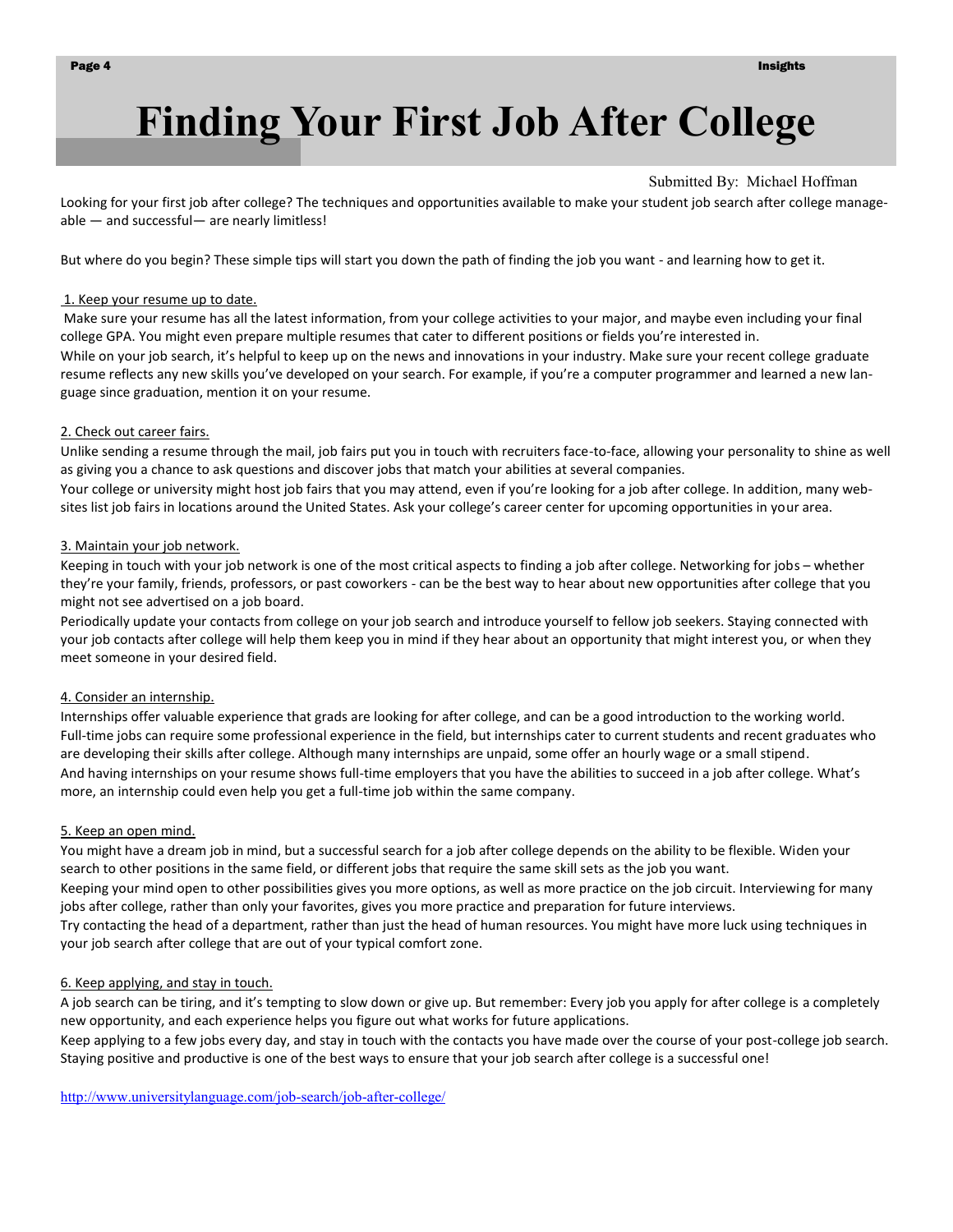# **The Finals: Stress Less Fest**



**Monday, December 12, 2011** 

**Tuesday, December 13, 2011**

**The Station**

**6:00 p.m.—Midnight**

**Marshmallow Dodgeball**

**Yoga**

**Board Games**

**Frozen T-Shirt Contest**





**Finger Painting**

**Massages**

**Zumba**

**Free Snacks and Hot Chocolate!**